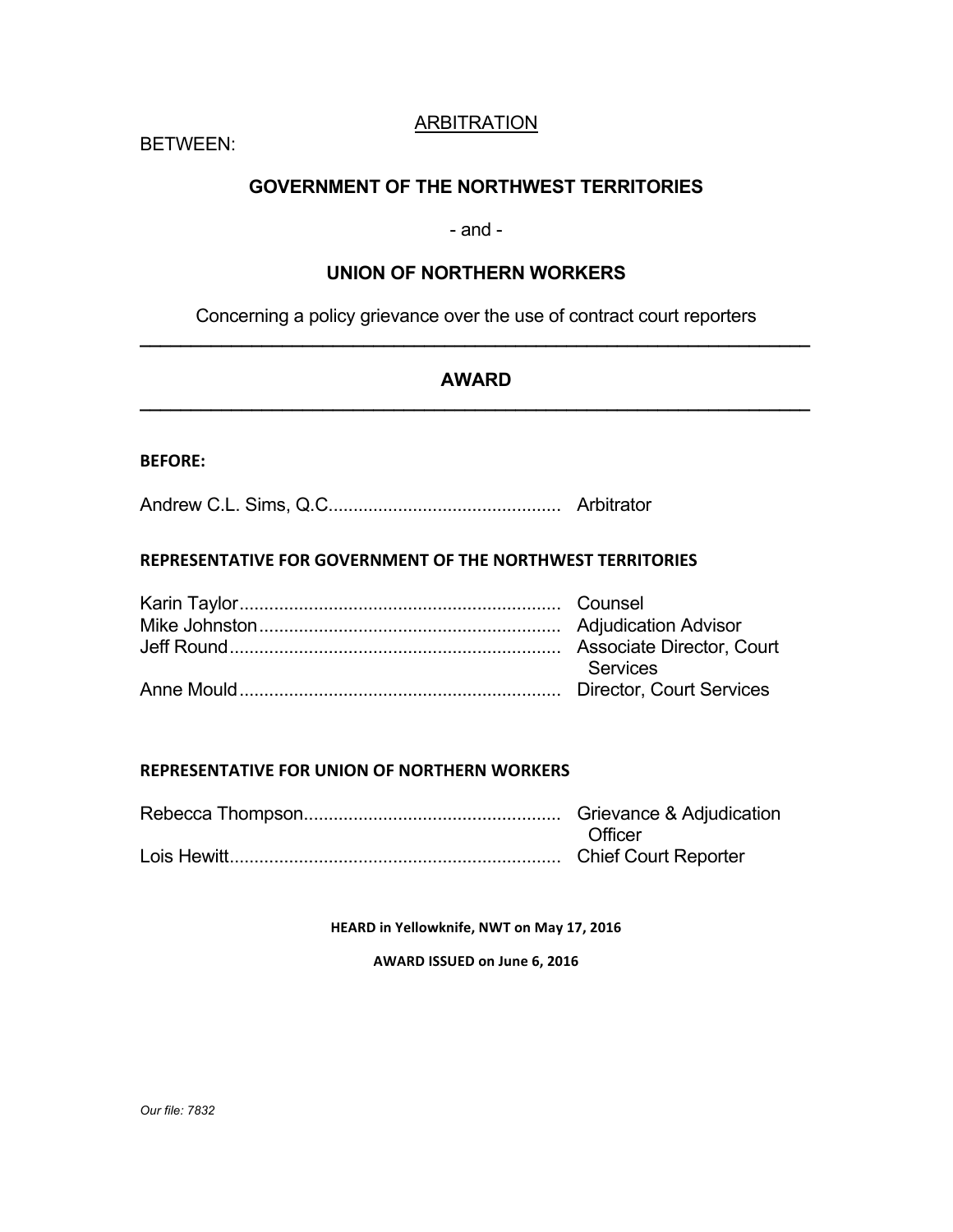# **AWARD**

The Government of the Northwest Territories is responsible, along with many other matters, for providing administrative support for its three levels of Court; the Territorial Court, the Supreme Court and the Court of Appeal. One aspect of that support involves, except in a few exceptional cases, ensuring that a professional court reporter is present every time those Courts sit, to record and transcribe the proceedings.

There is presently a Chief Court Reporter position plus five other court reporter positions allocated to meet this need. However, only three positions are fully filled and one other filled half time by an employee on restricted duties. There has been a vacancy in the allocated position for Inuvik for many years as well as the vacancies in Yellowknife.

There has always been some need to supplement the complement of employed court reporters with contract reporters, for example to meet special bilingual requirements or to cover unusually high demand. However, this reliance on contract reporters has grown in absolute amounts, and in proportion to the court reporters on staff, due to these persistent vacancies.

Territorial employees, including the Chief Court Reporter, Ms. Lois Hewitt, and the current incumbents in the positions that are filled, are all members of the bargaining unit represented by the Union of Northern Workers, a component of the Public Service Alliance of Canada. While the Union has been concerned over the level of vacancies in these positions for some time, and the related increase in the use of contract reporters, it was only in 2016 that it filed a grievance over the matter. In the Union's view, the excessive use of contract reporters, caused in part at least by the failure or inability to fill the vacancies, has had the effect of undercutting the bargaining unit and transferring what it views as bargaining unit work to contractors, removing any impetus to fill the vacant positions. As a result, the overall unit consists of fewer people than the Union feels ought to be the case.

The Union's grievance refers to Articles 3, 13 and 37 of the collective agreement, and reads:

#### **I/We the undersigned claim that:**

The Union of Northern Workers hereby files this Second Level grievance on behalf of all affected Court Reporters under the authority of Article 37 of the Collective Agreement, any other related Articles of the Collective Agreement, pertinent Legislation, and/or Regulations, Policies and past practices.

#### **Therefore I/We request that:**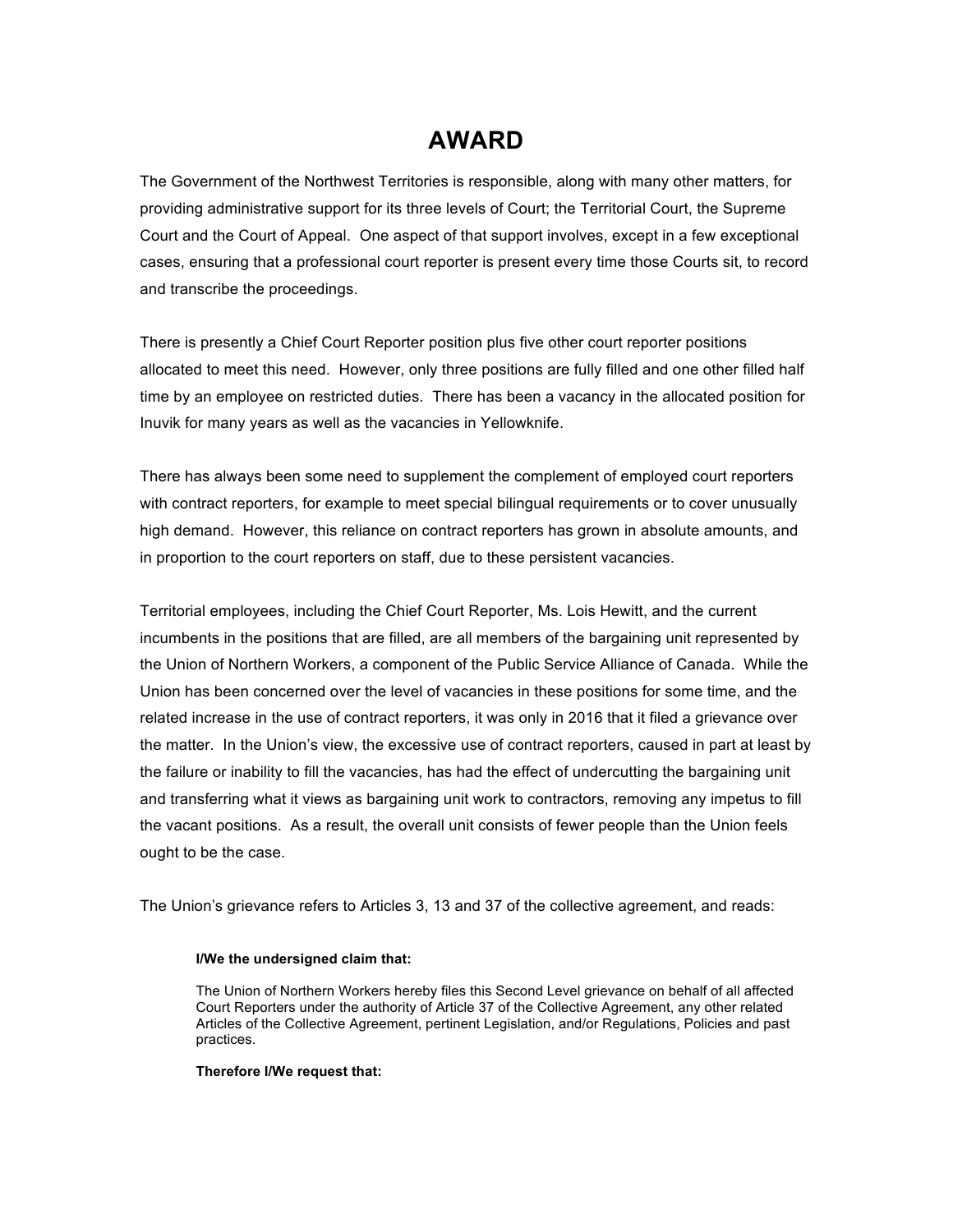- 2. To be made whole in all respects without restriction, including being awarded interest on monies owing or made part of redress, and further to be awarded monetary damages
- 3. Any other remedy that is deemed just to address the concerns that present and as are disclosed through the evidence the Union will adduce at any stage of the grievance process, including arbitration
- 4. That the Employer seek no further retaliation or other action against the affected employees for the Union having exercised its right to grieve this matter on their behalf
- 5. That all documentation leading up to and including this grievance be removed from any and all of the members' employee files
- 6. That the Employer recognize contractor staff who are employed as Court Reporters to be employees of the GNWT and as such subject them to all the terms and conditions of the Collective Agreement
- 7. That the Employer ceases its practice of hiring contractor staff to work alongside bargaining unit members under terms and conditions of employment which are different from those under which members of the bargaining unit are employed

#### **Details**

The Union specifically asserts that other issues may present and it places the Employer on notice that as the Union becomes aware of such it shall put the Employer on notice, either through the processing of this grievance or through the filing of a further grievance. The Union maintains that where those other issues are so determined, the Union does not regard itself restricted, and such can be raised through to the commencement of an arbitration hearing.

Specifically, the Employer has a policy of hiring contractors who work as Court Reporters alongside bargaining unit members. These contractors have different terms and conditions from the bargaining unit members. Furthermore, the contractors do not pay union dues. The Union alleges that this Employer policy and practice is a violation of the collective agreement. In the past, the Union filed a grievance (Ref: #98-660) challenging the employment of agency nursing staff by the Employer. The Union asserts that the circumstances of the current grievance are similar to that grievance.

#### The Employer's second level reply provides, in part:

The Department of Justice maintains six court reporter positions (including the chief court reporter). There are four positions located in Yellowknife, one located in Hay River and one located in Inuvik. Of the six positions, two are presently without an incumbent. One employee is serving on a transfer assignment until September 2016, and despite being created in 2014 to address the growing reliance on contractors, the Inuvik position has not been filled due to staffing difficulties described below.

In most court proceedings the Court requires a court reporter to be present in order to take down evidence verbatim and to create the official record. As this requirement for court reporters to attend court is inflexible, if a court reporter is not available the matter would have to be adjourned, which could contribute to delay and prejudice parties and others involved.

The Employer has been actively attempting to fill vacant court reporter positions and has faced great difficulty. Currently, there are only two schools in Canada that offer the training required. Despite the competitive salary and benefits, the Department has not been successful in attracting qualified candidates to relocate to Yellowknife or Inuvik. Competitions in 2013 and 2014 resulted in 10 and 21 applications respectively. Unfortunately, none of the applicants met the screening criteria. A 2015 competition received 11 applications, with only one applicant meeting the screening criteria, but the candidate then did not pass the assignment.

With no candidates to fill the positions, the Government has been compelled to use contract court reporters from outside the Northwest Territories on short term assignments to fill immediate needs while it continues to seek and attract qualified candidates. This has been a long-standing practice,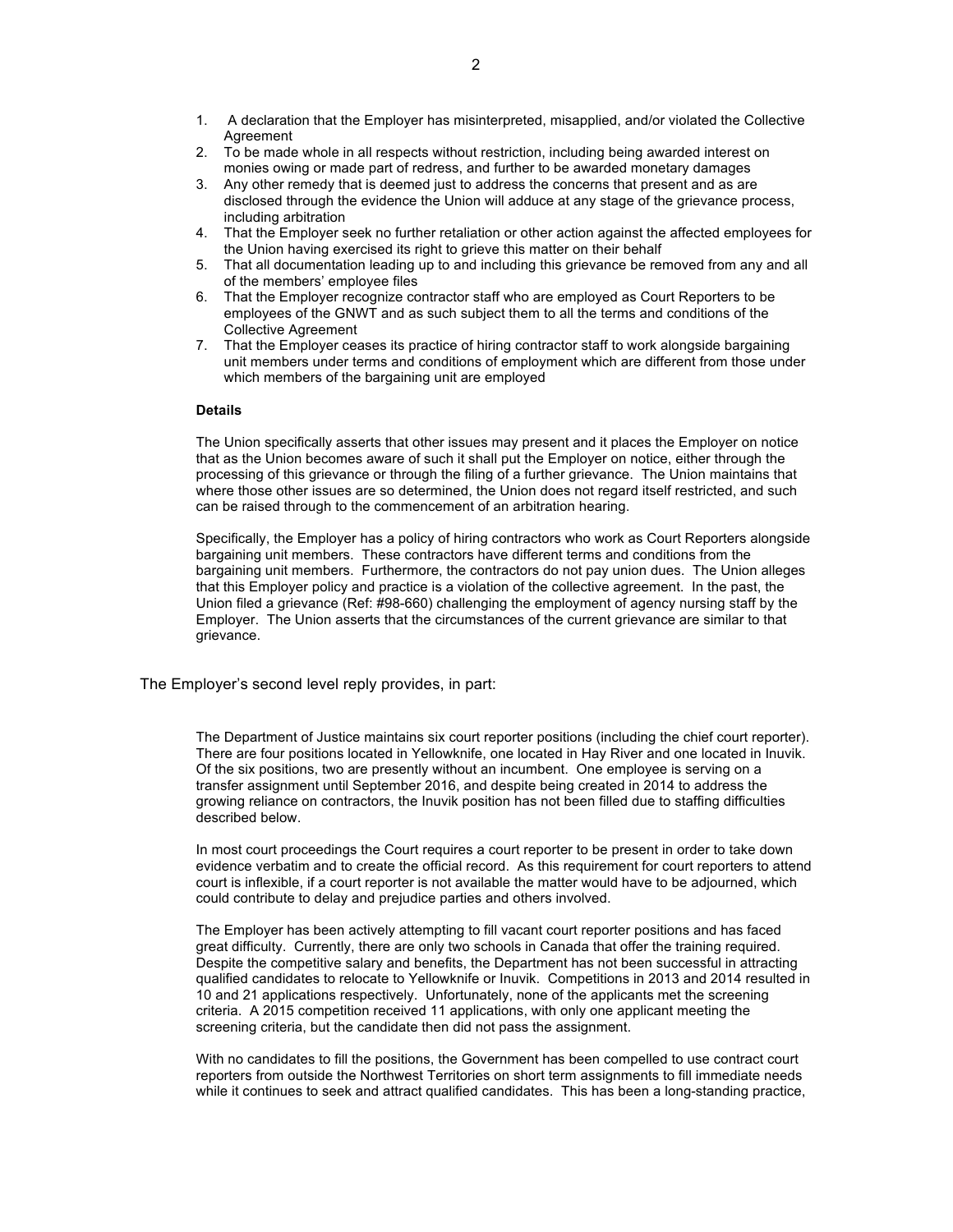which usually involves a contractor being assigned to attend to cover a specific court assignment lasting between 1-5 days.

The Government's requirement to provide court reporters at judicial hearings has forced the Employer to fill immediate needs with contractors. These court reporters are not employees of the GNWT. Contracts are held with court reporting firms that assign court reporters based on the specific skills and experience required for the particular assignment as and when required.

The current Collective Agreement does not prohibit the use of contract staff, nor has the use of contractors resulted in job losses or the loss of union positions in this case. The Collective Agreement only speaks to consulting the Union if contracting out would lead to redundancies. Instead, as mentioned above, our present practice is a long standing one to address needs beyond our capacity, which has only been exacerbated by the inability to fill staff positions.

For the above reasons, this grievance is denied at the final level.

Each party maintained the same position at arbitration. For the purpose of this case, the Union is not alleging that the contract employees are in fact employees of the Government; its complaint is not about their employee status which it, is agreed, lies with the contracting agency, primarily ACE Reporting. It is not a "contracting in" case. Rather the Union argues, the Employer's failure to fill these bargaining unit positions, something it can only sustain because contract court reporters are available, amounts to a breach of Article 38:

#### Article 38 – Contracting Out

38.01 The Employer will give all reasonable consideration to continued employment in the Public Service of employees who would otherwise become redundant because work is contracted out.

38.02 The Employer will seek the views of the Union before finalizing any plans to contract out work, which would or could result in employees becoming redundant. The Employer agrees to provide information, including the rationale, relevant to the work that is being reviewed for the potential of contracting out. If the Union provides its views in writing fifteen (15) days of the date the Employer formally advises of the intention to contract out work, the Employer will provide a formal response prior to finalizing its plans. The timeline may be extended by mutual consent of the parties and such request will not be unreasonably denied.

The other reference in the grievance to collective agreement terms involves the Union recognition clause:

#### 3.01 The Employer recognizes the Union as the exclusive bargaining agent for all employees in the Bargaining Unit.

Bargaining unit is a defined term under Article 2.01(c) and it means "those set out in s. 41(1.4)(a) of the *Public Service Act"*. Essentially, the Union argues, its unit is smaller than it should be due to a failure to fill these vacancies. The reference to Article 13; the dues check-off provision, is simply one tangible consequence of the main argument.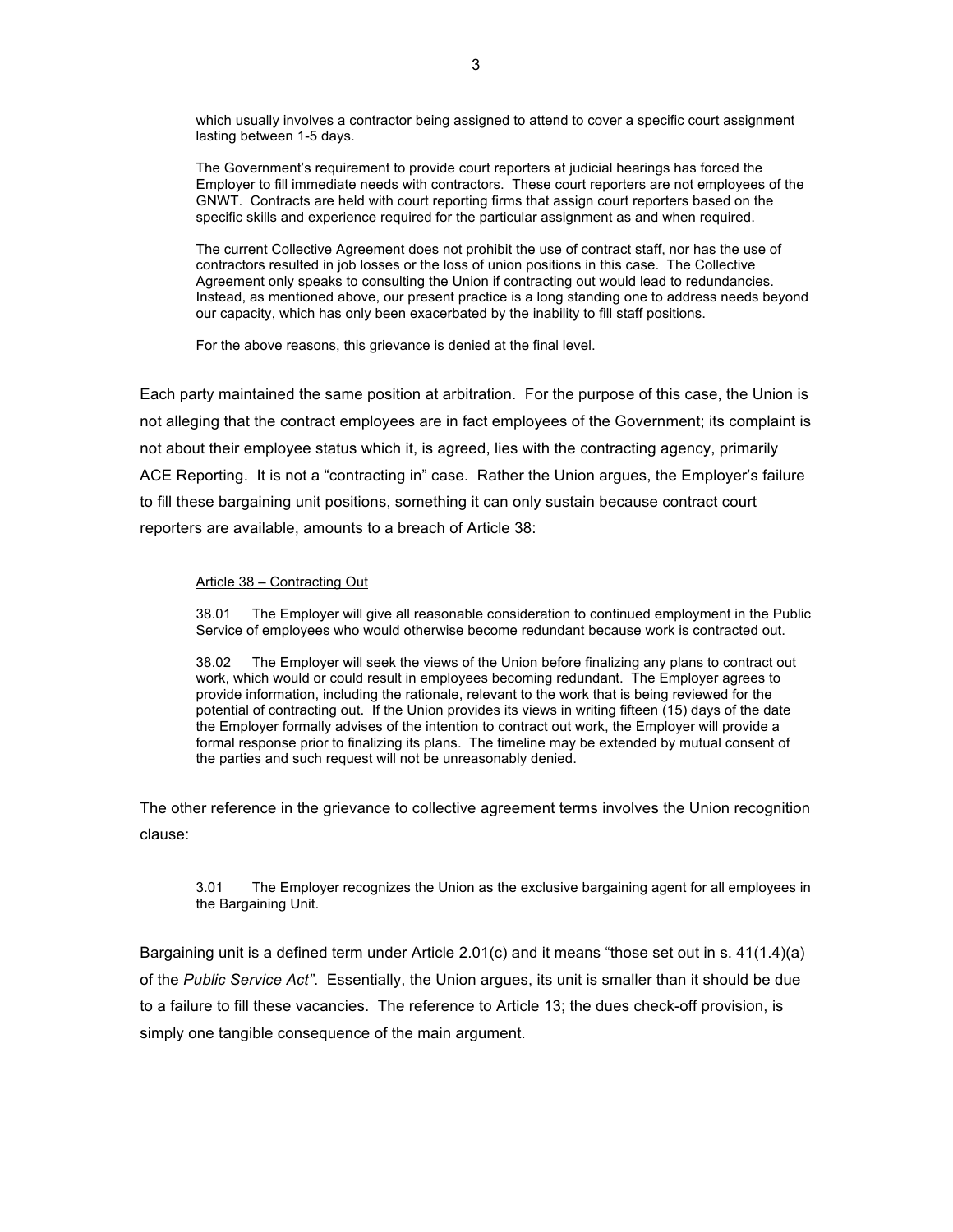Each party called one witness as well as providing documentation over the use of employed and contracted court reporters. The Union called Ms. Lois Hewitt, a bargaining unit member who is the Chief Court Reporter. The Employer called Ms. Anne Mould who, as a managerial employee, is outside of the bargaining unit and the NWT's Director of Court Services.

Ms. Lois Hewitt has worked for the GNWT in Yellowknife for 23 years as a Court Reporter and became the Chief Court Reporter in 1993. She is a graduate of the NAIT Court Reporting program, certified to transcribe at 225 words per minute. She holds qualifications accepted throughout North America.

Ms. Anne Mould is the NWT's Director of Court Services and has held a variety of positions in the Ministry leading up to her appointment as Director in June of 2008. Ms. Hewitt reports to her and she provides the resources to enable Ms. Hewitt to ensure the Court's reporting needs are met. Both Ms. Hewitt and Ms. Mould gave evidence, with very few differences as to the facts, despite certain differences of perspective.

Court reporting requires training, primarily available at the Northern Alberta Institute of Technology, although a few other programs have at times existed elsewhere in Canada. There are North American accreditation standards, customarily requiring a transcription speed of 225 words per minute although there are persons qualified to a lower level at 180 words per minute. The Employer has conducted competitions to fill the vacancies, but without success.

The documentary record, supplemented by Ms. Hewitt and Ms. Mould's recollections, shows the four postings listed below, called "staffing actions", with their job requirements. In January 2013, a Yellowknife position for a 1-year term was posted requiring "completion of a two-year Court Reporting diploma program", but allowing that "all other equivalencies will be assessed on a case by case basis". Ms. Hewitt recalls this was to fill a vacant position due to an injury. Two applicants met the job requirements, but one could not pass the written component of the competition and the second was rejected following reference checks.

In September 2013, a permanent position was advertised for a Yellowknife position. It listed the requirements as:

#### EDUCATION AND EXPERIENCE

• Diploma certification from an accredited court reporting program with recent experience (within 1-5 years) using a Computer Aided Transcription (CAT) software

#### **EQUIVALENCIES**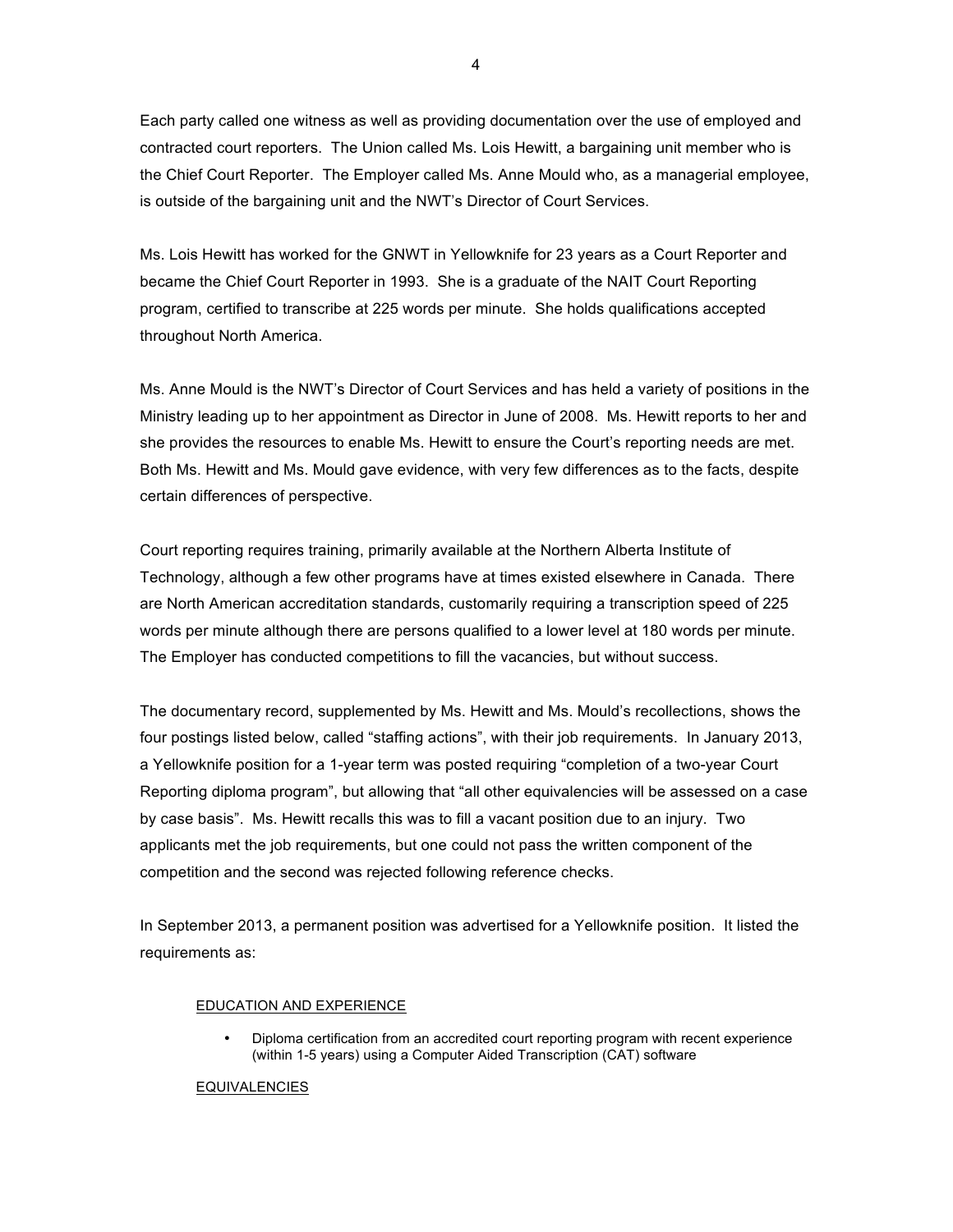- Certificate from an accredited court reporting program with 1 year recent experience (within 1-5 years) using a Computer Aided Transcription (CAT) software.
- All other equivalencies will be assessed on a case-by-case basis.

Ms. Hewitt says this competition attracted 15 applicants but none had any background in court reporting so no one was hired. Ms. Mould says the screening criteria were enhanced because they needed people with recent court experience for the job. In September 2014 a similar posting was published, listing the same requirements. Ms. Hewitt recalls that there was only one applicant who was screened out at the human resources level. Ms. Mould was not involved in that competition.

Once again, in June 2015, the same posting was advertised, with the same requirements. Ms. Hewitt could not recall this competition which she thinks did not go ahead. In any event, no one was hired. She does recall that this was at the time when they were about to lose one of their employees as a result of a one year secondment to a different job in government. Ms. Mould confirms that no one was hired. Only one applicant screened in but was unsuccessful on the assignment, which takes place before any interview.

Ms. Hewitt's evidence is that she has seen the use of contracted court reporters grow from an "as and when needed basis" up to the point where contracted services are used for multiple days and at locations throughout the NWT. This increase has had the indirect affect of altering the mix of duties performed by the employed court reporters, who carry the responsibility for providing administrative resources for the contract reporters. Simply put, as the contract court reporters are transient and the employed reporter's permanent, things like requests for transcripts, appeal books, general inquiries and the storage of records all fall to the employed court reporters, leaving them with even less capacity to perform their core courtroom and transcription duties.

Ms. Mould says the contract arrangement has been in existence since at least 1990 when she started. She agreed it has increased for various reasons over time, particularly the increase in the number of court sittings and the inability to hire sufficiently qualified and experienced court reporters as employees. She confirmed that no layoffs have ever occurred and no redundancies have been created. Ms. Mould agrees she approved the transfer or secondment of one employed court reporter temporarily to another position, but characterized this as a choice between approving the secondment or losing the person entirely.

Both Ms. Hewitt and Ms. Mould confirmed the growth in Court sittings in the NWT. When Ms. Hewitt started there were five court reporters in Yellowknife, one in Inuvik and one in Hay River.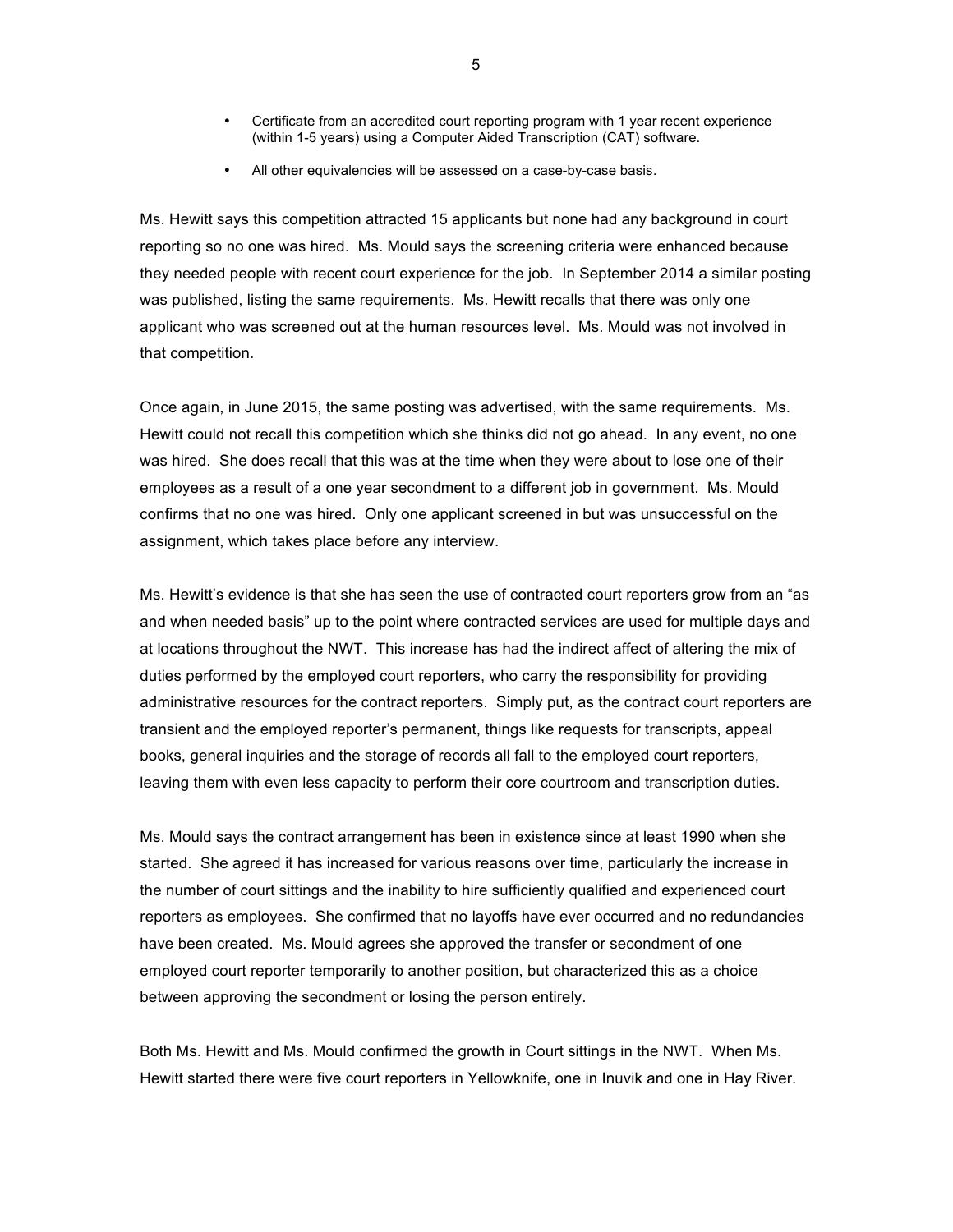In 1993 the Court Reporters in Yellowknife were able to provide the local bar with a week of discoveries, a practice that has since discontinued. There were 6 judges in the Territories and Supreme Courts in 1993 and now there are 8 plus a Deputy Judge in Yellowknife. Court reporters attend all the Court sittings except for a few domestic matters. They are also, but infrequently, called upon for other hearings, like coroner's inquests or judicial remuneration hearings.

The Union introduced the RFP's ("Request for Proposals") used to solicit *ad hoc* contract court reporting, on an "as and when needed basis", from 2006, 2010 and 2015. The 2015 document advised that:

The GNWT requires qualified Contractors to create verbatim records of Supreme Court and Territorial Court proceedings across the NWT by electronic (stenographic) shorthand, and to produce transcripts from the verbatim records or directly from digital audio files.

One of the contracts awarded was for specialized French-English bilingual services which are occasionally needed. The main contract was awarded to ACE, a firm based in Edmonton, with a secondary contract to a firm based in Ontario. Ms. Hewitt indicated that the Edmonton firm has arrangements with a large number of certified court reporters for whom it can contract and who it can dispatch for work as and when required. It appears to act as a brokerage agency. It attends to the scheduling, billing, and similar arrangements, charging the reporters a percentage (as Ms. Hewitt understood the arrangement) of what it bills to the client. The firm serves many clients both public (presumably boards, agencies and courts) and private (presumably law firms). The volume of court reporters it supplies to the NWT depends on the demand created by the NWT Court's schedules.

Ms. Hewitt is responsible for arranging for court reporters to attend, using such employees as she has available, and then using contract services as needed after that. Ms. Hewitt, under direction from the Supreme Court, uses resident (non-contract) court reporters for jury trials where continuity and availability is particularly important. Ms. Hewitt supervises the court reporters to a degree when they are in the NWT, but not directly, only by speaking to the firm's owner. She also troubleshoots any issues with court expectations, facilities etc.

The contractor is obliged to specify a list of the reporters it will use, and can only add reporters with the NWT's consent, in order to prevent the substitution of junior, insufficiently experienced, people.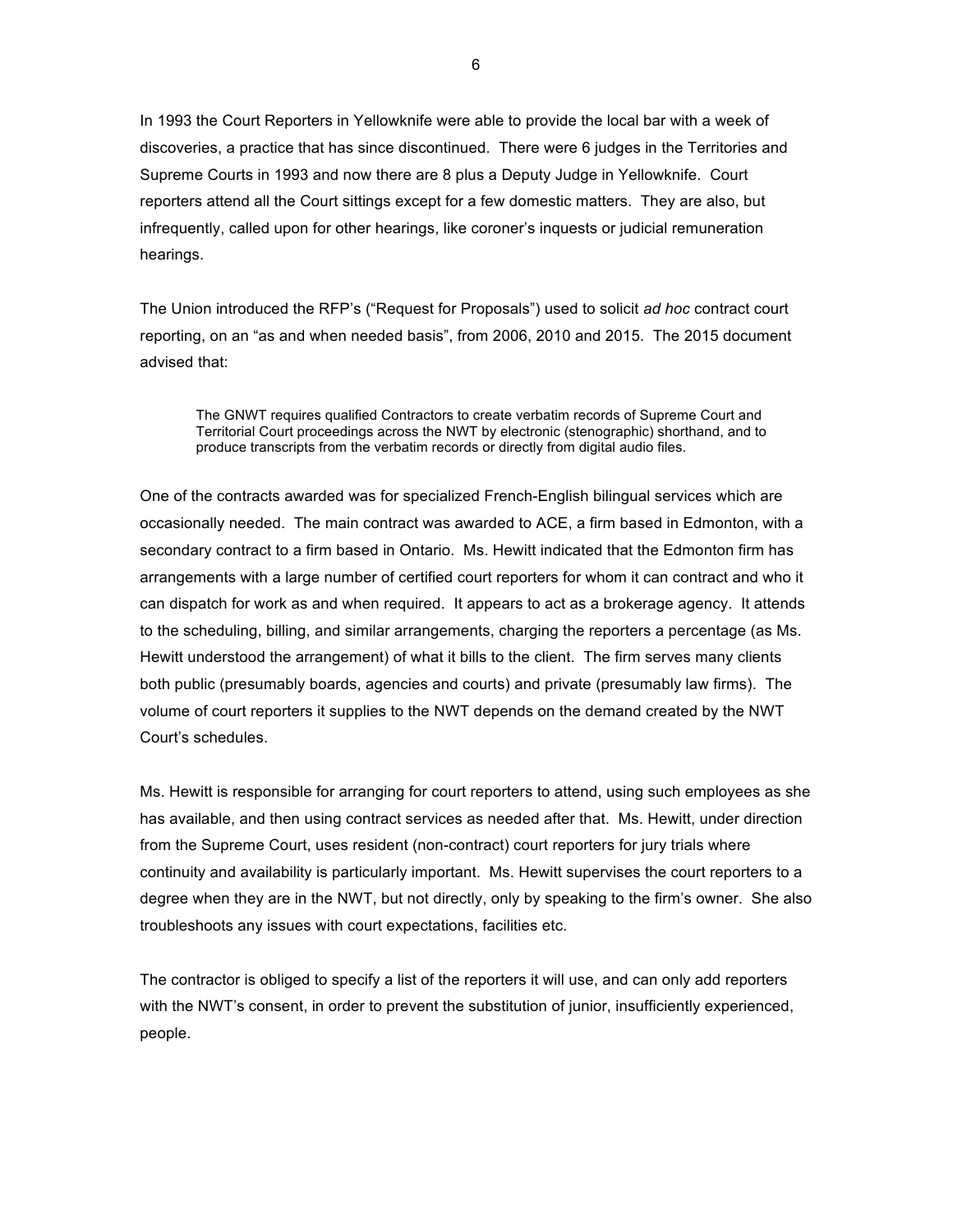Ms. Hewitt described the differences in how the contract reporters are paid (or at least invoiced for by ACE as their employer) and how GNWT employee reporters are paid. The contract reporters are paid on a per diem basis whether or not they are required for the full day. The GNWT employee reporters are paid by the hour from  $8:30 - 5:00$  p.m. with a one-hour lunch break and are committed for the full day. The contract reporters received both a daily fee and a transcript fee. They are both paid travel time, but the contract reporters get their housing paid for while the employees do not. Both can be paid overtime, but the contract reporters are billed at a higher rate.

Ms. Hewitt noted particularly that the court reporter's best asset is their accuracy and speed in producing a transcript. As she sees it, the contract reporters reap the rewards of this because they are partly, at least, paid by the product (usually per page). Those who are employed get no advantage for their speed and accuracy because they work set hours and get no additional per product fees. Ms. Mould testified to some of the provisions that contract reporters do not enjoy including the guarantee of permanent work, a pension, health and welfare benefits, and so on, all provided for by statute or as a consequence of being in the bargaining unit and covered by the collective agreement.

Certain changes were introduced in 2012 concerning the remuneration for court reporters. There is a difference of view as to which came first. There was a change to the Court Services Fees Regulation (R-120-93), which reduced or eliminated fees payable to the employed reporters.

At roughly the same time, an amendment to the collective agreement freed up employed court reporters somewhat to do freelance court reporting, primarily for the local bar. Appendix A3 now reads, in part:

A3.02 Court Reporters will not be required to observe the normal hours of attendance stipulated for the Public Service but will be required to maintain attendance for provision of services as required. In the event no Court has been scheduled and a reporter wishes to remain absent from his/her place of employment during that time, permission must be obtained from the Chief Reporter. The Chief Reporter shall set up a weekly work schedule, which shall be posted at least six (6) working days in advance. This schedule will cover all normal work requirements.

Ms. Mould says the change in the Fees Regulation came about as a result of this change to the collective agreement. The Union takes a different view and Ms. Mould agrees she was not involved in the negotiations. Ms. Hewitt views the two changes together as detrimental to the ability to hire court reporters and as detrimental to the position of the existing employed reporters.

It was put to Ms. Mould that the GNWT might attract more applicants and have them qualify if they were to reduce the job requirements. She says they considered creating two levels of court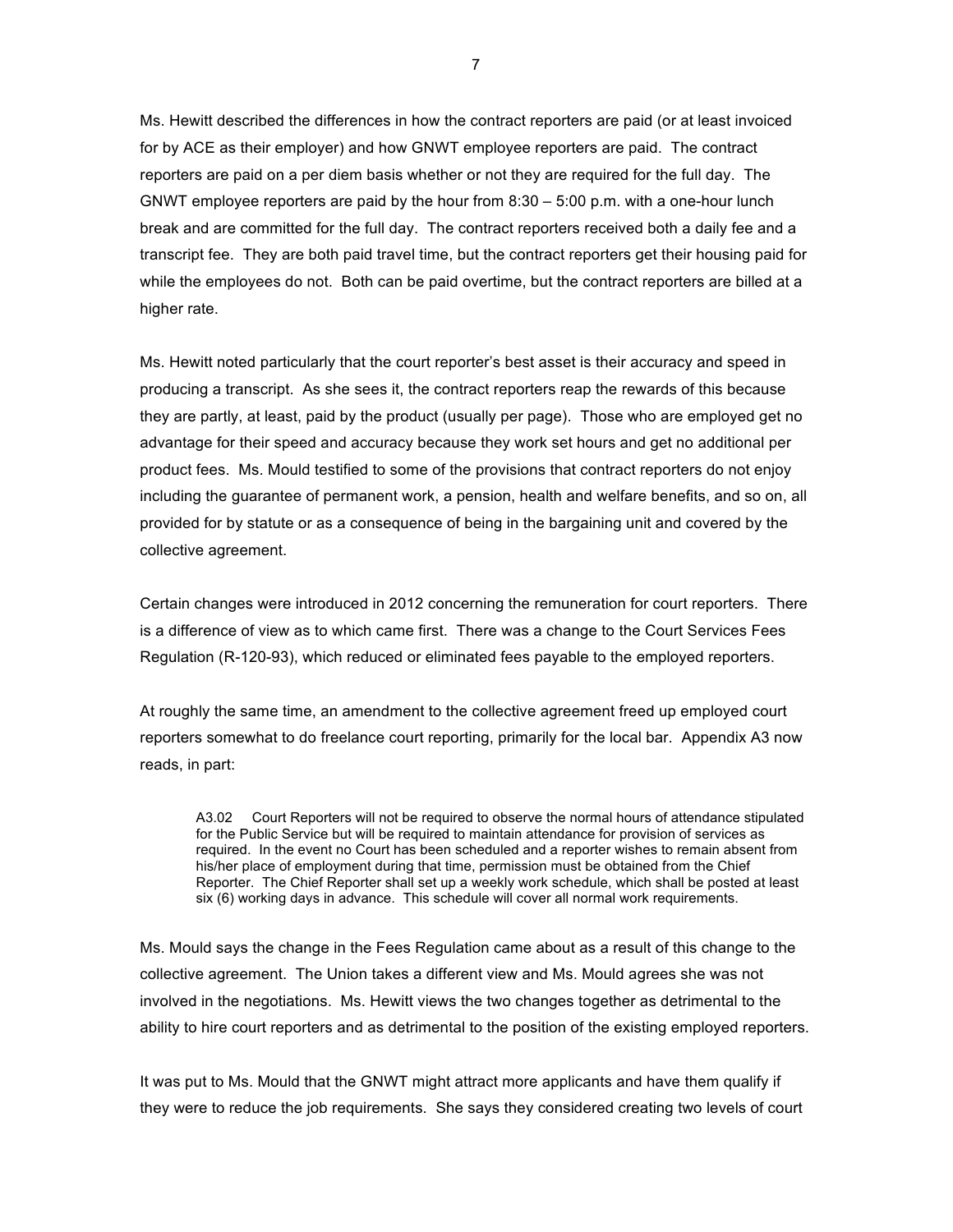reporter but recalls the idea was rejected because of the amount of training and monitoring it would require. She agreed there had not been any direct reaching out to NAIT to help fill positions, for example by establishing a co-op program. It was put to Ms. Mould that the current contractor costs and the Government's Fee Schedule, with a page of transcripts costing \$8.50 but being charged out a \$3.00, in effect subsidized transcripts. She agreed that the amounts were correct. There is no staffing activity currently underway, and she customarily only initiates such a process at the request of Ms. Hewitt, although she agrees she could do so on her own initiative.

A question lying behind this dispute relates to the way court reporters are organized and paid. There are obviously some differences of view as to why a contractor is able to supply court reporters as needed, but the GNWT has been unable to successfully recruit people to full-time positions. Ms. Hewitt and Ms. Mould differed somewhat in their views on the impact of the 2012 changes, but filling vacancies was a problem even before then, so the issue is only whether these changes relieved or exacerbated a pre-existing problem. They both alluded to factors that reflect a more fundamental shift in the industry. There has been a rise, in some jurisdictions, in the use of tape recorded proceedings without a court reporter present, and advances in voice recognition software. There has been the development, with increasing sophistication, of computer assisted transcription. These changes appear to have led to a decline in the number of people entering the field.

### **Arguments**

The Union argues that the Employer has failed to take adequate steps to fill the vacant positions covered by the collective agreement. By relying, as it has, on contractors to do this same work, it has reduced the impetus to fill these bargaining unit positions. Greater and ongoing efforts are called for. In the Union's submission, there is no question that the court reporting is "bargaining unit work" and that the contracted reporters' tasks overlap significantly with the tasks of those employed directly by the GNWT. However, the Union is not, in this case, asserting that they are *de facto* GNWT employees. Despite this, the continued use of contract reporters has in fact privatized the work and made hiring redundant. Management has abdicated its hiring role. It has also failed to deal with the issue by considering "out of the box" solutions like revamping the position's requirements.

The Union does not object to supplementary contract court reporting services, its only objection is to the use of contractors for basic day to day reporting functions. It is not suggesting any lack of *bona fides* or improper motive, but does say management is taking advantage of a situation that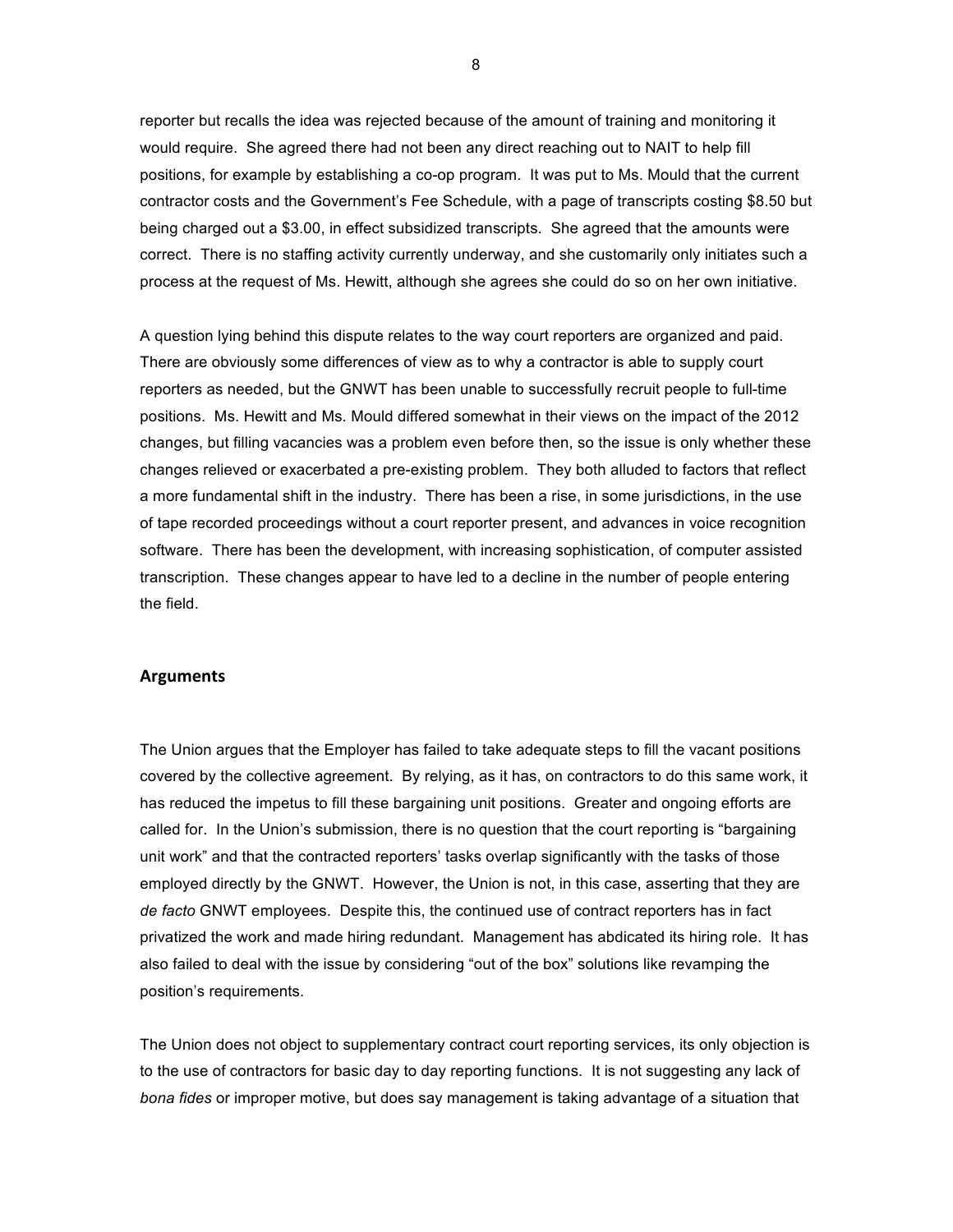works in its favor and results in a side-stepping of the purpose and intent of the collective agreement.

The Union legal argument rests upon two cases, one from the Ontario Court of Appeal and one by Arbitrator Trachuk which drew upon that Court of Appeal decision:

*Hydro Ottawa Ltd. v. International Brotherhood of Electrical Workers Local 6361* (2007) 85 O.R. (3d) 727 (Ont. C.A.) leave to appeal to the S.C.C. discussed [2007] SCCA 305

*Brantford Police Association and Brantford Police Services Board* [2015] CanLii 60924 (Trachuk) also indexed as [2015] CanLii 62342

The *Brantford Police* case involved similar facts in that the employer had contract employees working side by side with existing bargaining unit members doing identical work. The grievance was in part fought, successfully, over the failure to post vacancies as they occurred. The Union here relies upon the arguments advanced in that case as noted in the award under the heading "Submissions - Association" where the Union argued that:

… the jurisprudence in this area has not always been consistent and that arbitrators often approach the issue of contracting in as a question of whether it is the contractor or bargaining unit employer who is the real employer of the contract staff. The Association says, however, that it should not be a binary question because a person can have two employers. It contends that arbitrators are really using the "who is the employer" question to determine whether it is a real contracting out or an impermissible contracting in that undermines the bargaining unit.

The Association argues that the appropriate analysis for determining whether there has been an impermissible contracting in is to look at the context of the work and the effect that contracting it has on the integrity of the bargaining unit. The Association submits, in the alternative, that the more traditional tests found in the jurisprudence should be applied and that they will lead to the same result. *(emphasis added)*

Here too, the Union argues, the cumulative effect of the Employer's failure to post and fill these vacancies is to undermine the integrity of the bargaining unit. The award goes on to say, in part:

A grievance must be based on an alleged violation of the collective agreement. In an improper contracting case the fundamental violation is the effective employment of people within the scope of the recognition clause without applying the terms and conditions of the collective agreement to them and/or to filling the positions they are holding. Those are the violations alleged in the grievances before me. Such violations may well undermine the bargaining unit, the collective agreement and collective bargaining relationship and some awards have found that doing so is in itself a violation of an implied term of the collective agreement. Nevertheless, in a case like this where there is no limitation in the collective agreement on contracting out bargaining unit work, the violation stems from effectively employing people without applying the collective agreement to them. However, the Association is correct that it is not a simple binary question of whether the contractor or bargaining unit employer is the employer of the contract staff because people can have more than one employer. That is the reason that the issue of whether the Board has retained or relinquished fundamental control over the work and the workers is the ultimate focus. In assessing that, it is necessary to determine whether the contractor has taken on all the elements of delivering the work, thus demonstrating that the employer has truly contracted out a function and not just brought in some nonunion labour. *(emphasis added)*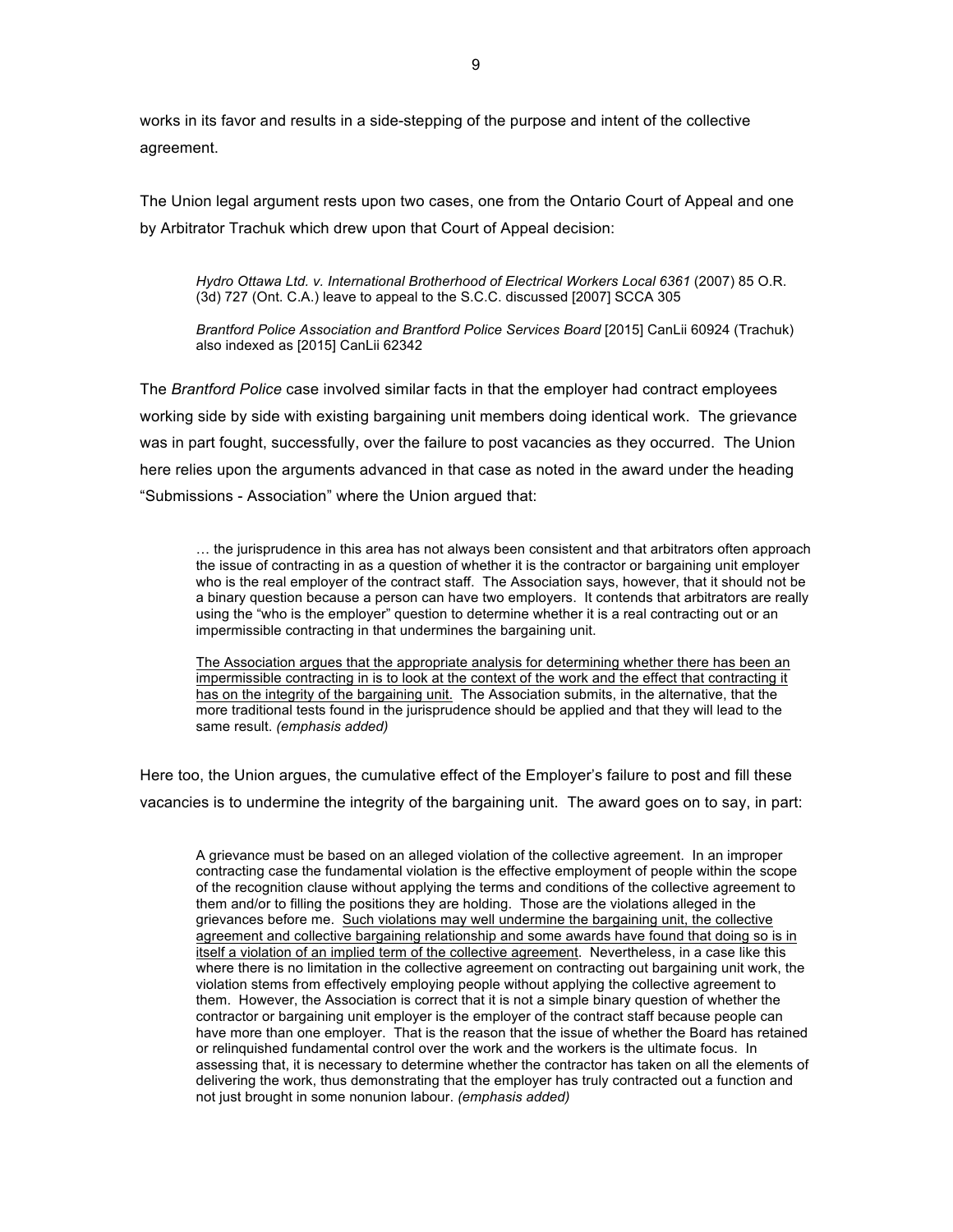The Union places particular emphasis on the words underlined above. It draws my attention to the use of similar language in *Hydro Ottawa (supra)* where the Court, or the arbitration award, spoke of, for example:

At paragraph 5:

… breach of the established practice of not eroding the bargaining unit through the use of contractors …

At paragraph 36, referring to a series of prior cases:

These and other arbitral decisions all emphasize that contracting in is "inherently destructive of the bargaining relationship" and generally contrary to the obligations undertaken by the employer in the collective agreement: St. Jude's, supra, at p. 119 L.A.C.

At paragraph 43:

A review of the arbitration decisions dealing with the subject reveals that there are factual differences between the two types of situations that are significant in terms of the collective bargaining relationship. As well, there are reasons for concluding that the same policy considerations do not necessarily apply. For example, while contracting out (which involves the effective abdication of the work by the employer to the subcontractor) admittedly impinges upon the bargaining unit work that would otherwise be done by union members, it is far less inherently destructive of the collective bargaining relationship than contracting in (where the work of the two groups is virtually indistinguishable). Consequently, the rationale for protecting management's general right to control the assignment of work may be less compelling in the latter situation than in the former.

*Hydro Ottawa*, the Union asserts, held that it is permissible to infer, from a Union recognition clause, provisions in a wage scale and similar clauses, that the Employer was not intended to have a free hand to contract out bargaining unit work where to do so would be inherently destructive of the collective bargaining relationship. Further, such an implied restriction is not dependent on a finding that the Employer is the "true employer" of the persons doing the work.

The Employer's position is that, once one accepts that the court reporting agencies contracting with the Government are the true employers of the court reporters they supply, the issue becomes a simple one of applying Article 38 according to its plain meaning. The Union, for this case, accepts that it is the contracting agencies, and not the GNWT, that hires, directs, and controls the contracted reporters. In the Employer's view, this is in any event the correct conclusion, given the principles set out in "contracting in" cases like *IKO Industries Ltd. v. USWA* (2002) 118 L.A.C. (4<sup>th</sup>) 1 (Picher) and "true employer" cases like *Northwest Territories and NWT Public Service Association* (1990) 23 CLAS 49 (Cherkow).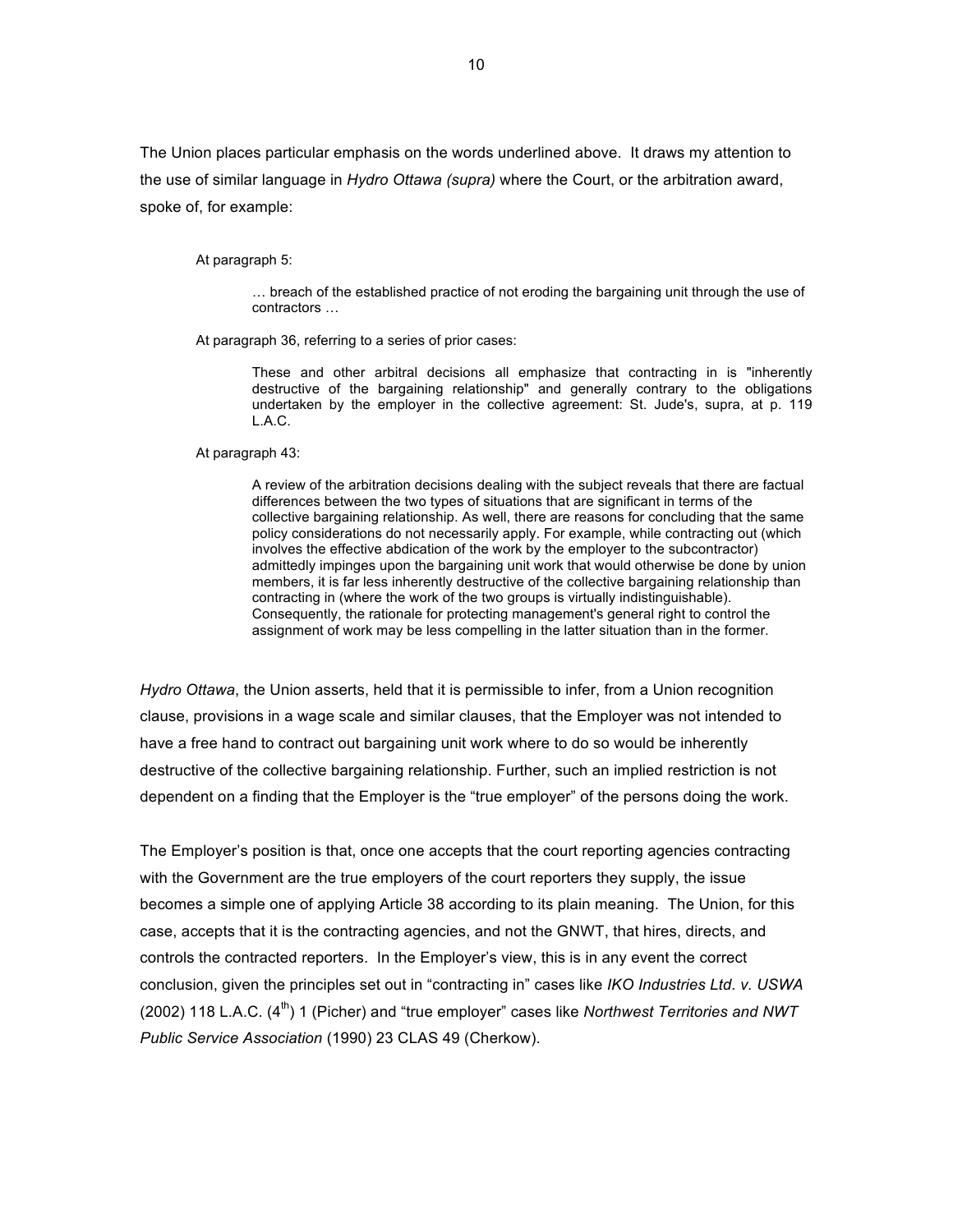Article 38.01, the Employer urges, has not been violated since no employee has become redundant because work has been contracted out. All existing court reporters continue to be employed. There have been no layoffs. As to Article 38.02, no plans are being made to contract out this work, and no notice has been given to the Union of any such intention. To the contrary, the Employer continues to try to fill the vacancies it has, not only by repeated competitions but also by the more recent designation of the job as "hard to fill", enabling hiring at any time without a competition. The collective agreement provisions do not contain any "no contracting out of bargaining unit work" provisions, either in Article 38 or elsewhere. There is no evidence of anything but *bona fide* contracting for the provision of necessary services that the Employer has been unable to secure through its efforts to fill the vacant positions. This does not constitute "undermining the bargaining unit", and is in compliance with rather than contrary to the collective agreement's express provisions.

## **Decision**

In my view, the two decisions cited by the Union do not support a conclusion that what has occurred here violates the collective agreement. For the reasons given below, I do not find a direct violation of Article 38. The thrust of *Hydro Ottawa* is that, in appropriate circumstances, an arbitrator will not be found to be unreasonable for inferring restrictions on an employer's ability to contract out where provisions in the agreement provide a rational basis for drawing such an inference. In my view such an inference is not appropriate here where the parties have specifically set out, in Article 38, the contracting out protections they intend to apply in the event of contracting out. There are no clauses in this agreement analogous to the definition clause for temporary employee that led to such an inference in *Hydro Ottawa*.

A review of the arguments before the Court in *Hydro Ottawa* (*supra*) and the arbitrator in *Brantford Police (supra)* reveal something that is quite common in contracting in/contracting out arbitrations. Arguments and legal tests are cited from both labour board decisions and from arbitration awards. There is a fundamental difference between the labour board's customary task and the arbitrator's task.

Such labour board decisions mostly arise from certification or other representation cases, where the issue is whether a person is an employee or not, as defined in the Act. Labour board certification involves authority to represent "employees" not the exclusive right to bargain over specified work. It is in this context that labour boards have drawn upon common law tests defining the employee-employer relationship, and have then developed their own tests to distinguish between those who are employees and those who are not. *Brantford (supra)* for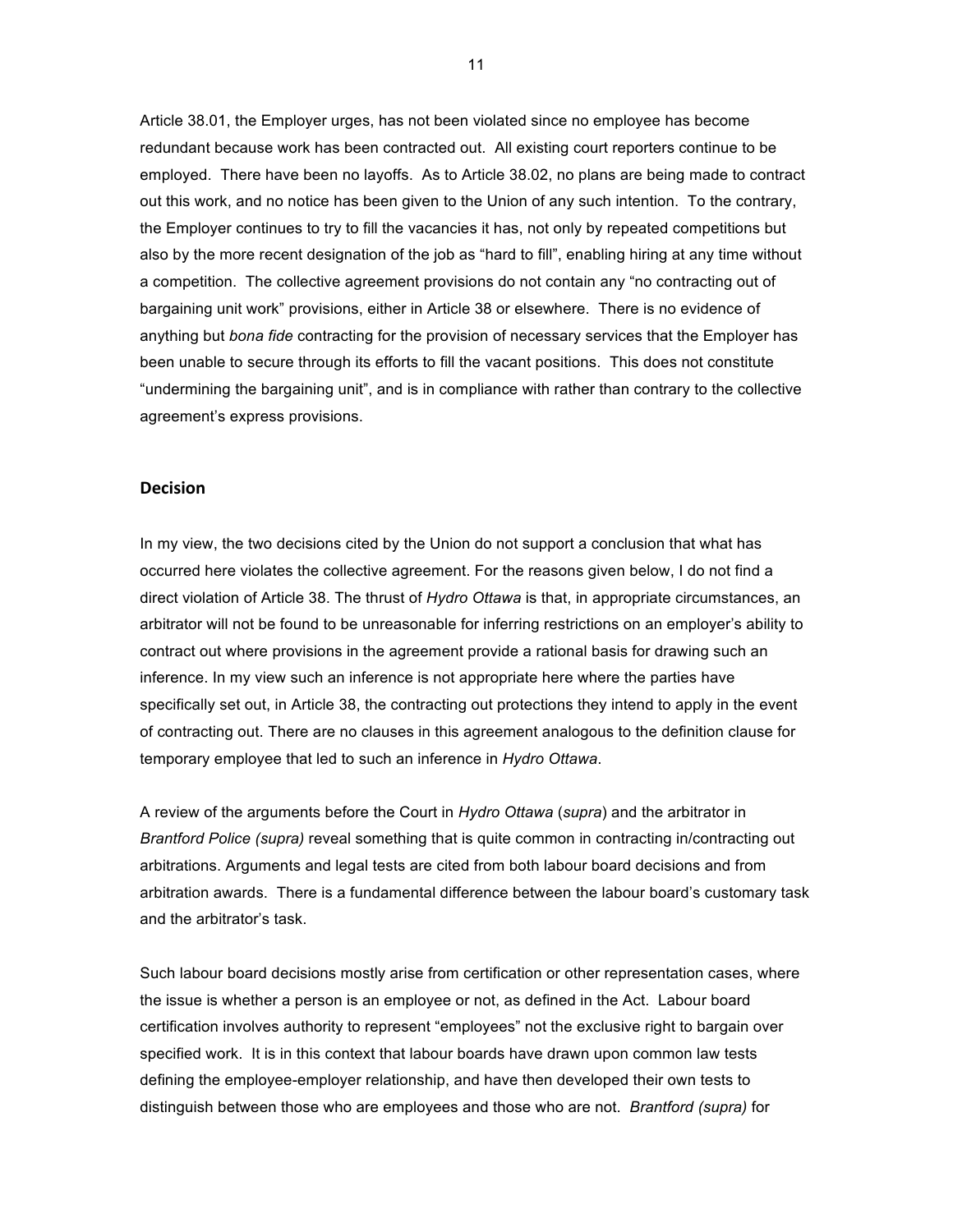example, refers to *Montreal Locomotive Workers* [1947] 1 D.L.R. 161, a common law case, and *York Condominium* [1977] OLRB Rep. 645 (OLRB) a labour board case. It is in this area that labour boards have developed the "true employer" test, to prevent certification applications and bargaining rights being avoided by interposing some "shell employer" into the equation to avoid or reduce a potential bargaining unit for representational purposes. What is important is that in labour board matters the question involves a single choice (referred to in some cases as a binary question); is the person an "employee" of the employer or not?

A similar issue arises in collective agreement arbitration, but it is not quite as simple. The questions often overlap, but they are not identical. The reason is that, once bargaining rights are acquired, the Union and the Employer may, but are not presumed to, negotiate such restrictions on subcontracting, or for the definition or protection of bargaining unit work, as they choose. A collective agreement may be silent on contracting out work, or it may involve almost watertight protection preventing any form of contracting out (or in) of bargaining unit work. It may also provide all sorts of more limited provisions somewhere in between those two extremes.

For arbitrators it is rarely just a question of who is the "true employer". Answering that question may resolve the dispute, but more may be involved, depending upon the specific language used in the collective agreement. Often, it is whether and to what degree the parties have approved of or restrained the contracting out of work. Sometimes that involves a simple interpretation of a clause dealing with contracting out. Sometimes restraints on contracting out, or protection for bargaining unit work, can be inferred from less obvious terms within the collective agreement.

As the Ontario Court of Appeal noted at paragraph 38 of *Hydro Ottawa* (*supra*) (quoting from the Employer's argument), the generally accepted principle in labour arbitration is:

… a long and established practice in labour relations -- dating back at least to the arbitration decision of Professor Arthurs in Re United Steelworkers of America and Russelsteel Ltd. (1966), 17 L.A.C. 253 -- to the effect that arbitrators will not imply a term prohibiting "contracting out" in a collective agreement. As Arbitrator P.J. Brunner noted in Re Kennedy Lodge Nursing Home and Service Employees' Union, Local 204 (1980), 28 L.A.C. (2d) 388, at p. 391:

The law appears to be reasonably clear according to both textwriters and arbitrators that absent express language in the collective agreement to the contrary, bona fide contracting out of work to persons (non-employees) who are not within the bargaining unit is a management right.

Brown and Beatty, *Canadian Labour Arbitration* (4<sup>th</sup> edition) express the same proposition, in firmer terms, as follows at para. 5:1310:

#### **5:1310 — Clear language required to prohibit "contracting out"**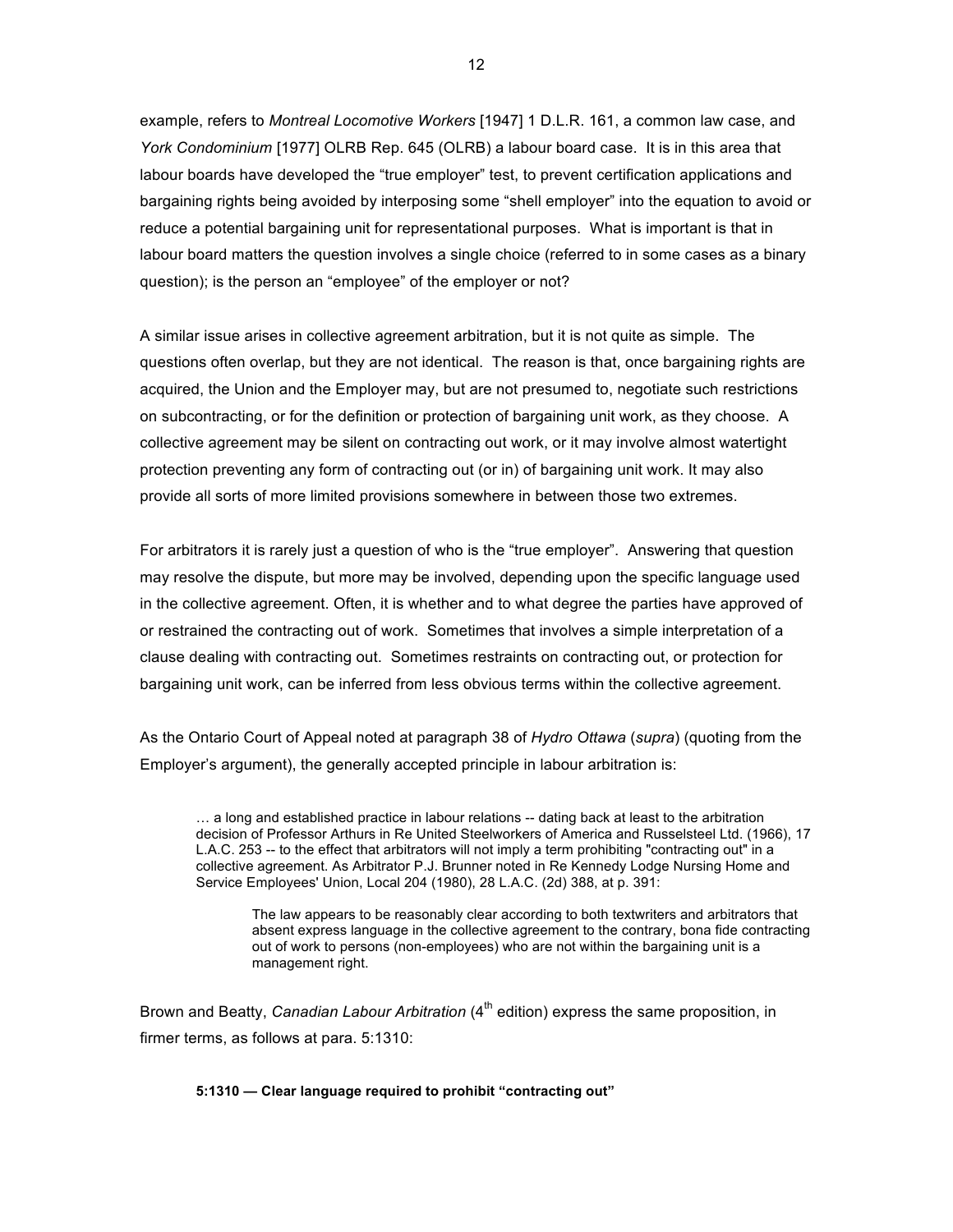A determination that certain tasks fall within the class of work normally performed by bargaining unit employees does not imply that the employees have a proprietary right to that work. To the contrary, in the absence of specific language in the collective agreement providing otherwise, it is now universally accepted that bargaining unit work may be subcontracted to non-employees, as long as the subcontracting is genuine and not done in bad faith. Whatever the view may have been in the earlier awards, it is now settled that to prohibit subcontracting, the agreement must expressly so provide.

This presumption applies where the parties, in their collective agreement, are virtually silent on the issue of contracting out. However, many collective agreements do say something about the issue, directly or indirectly. Again, Brown and Beatty comment on this, in the same section, as follows:

In any event, where the agreement limits the circumstances in which contracting out is permitted, questions can arise both as to the meaning of such a provision and whether, in fact, the requisite conditions exist. Thus, for example, where the limit was expressed in terms of whether it was "practicable", evidence was required of the differential cost advantages of contracting the work out. Where the agreement contained an exemption for "*ad hoc* use of agency or registered nurses for single shift coverage of vacancies due to illness, or leaves of absence", such a provision has been held to bar the creation of a "parallel contingent workforce". As well, an arbitrator may be required to determine if such contracting was "necessary". Furthermore, it will be necessary to establish the causal connection where contracting is prohibited only when it would lead to a layoff. However, where there is an express prohibition against contracting out if layoffs would result, a massive change in the technology of performing bargaining unit work will not justify such layoffs.

Many arbitration cases hold that, in some situations, the Employer may in fact be the true employer and therefore obliged to apply the collective agreement to the persons involved. Usually, this is simply described as contracting in. Sometimes however it is characterized as a non-*bona fide* effort to contract out work, since the presumption that the Employer is free to contract out work, unless proscribed by clear language, only applies to a *bona fide* contracting out not to a situation where the employer in fact maintains control over the person and their work in a way that renders them the true employer.

Again, Brown and Beatty (*supra*) provide a helpful commentary, this time at para. 5:1340, on what is *bona fide*, usually characterized as a decision arrived at "in good faith and for sound business reasons".

Arbitrators have further circumscribed the employer's right to contract out certain work by requiring that it be done in good faith and for sound business reasons. However, if the employer's actions meet this implied requirement of good faith, in the absence of specific language in the agreement to the contrary, subcontracting or franchising will be upheld even to the extent of wholly displacing the bargaining unit. Indeed, even where the agreement expressly limits the ability of an employer to contract out, this may not apply to emergency situations where bargaining unit employees are unavailable to do the work. As well, where there is a change in the business arrangement as, for example, where a retailer has refused to continue purchasing products directly from an employer, this arrangement may not be viewed as an instance of contracting out, nor will it where the disputed practice involves a commercial agreement for the sale of an asset.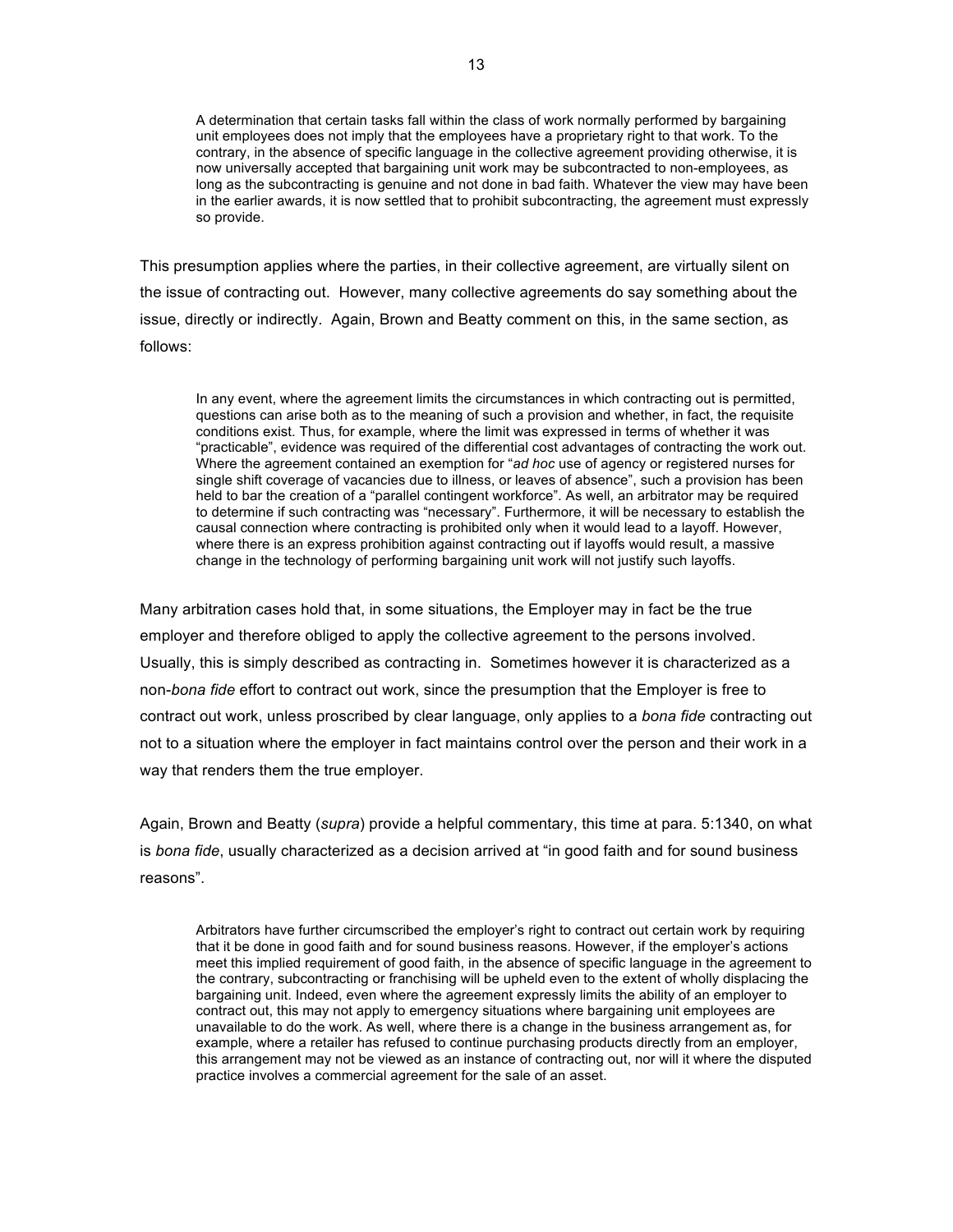The case at hand is not silent on contracting out. The parties have addressed the issue expressly, but in terms that fall well short of a prohibition. My task is to interpret the words these parties have used in Article 38, read in the context of the entire agreement and in the context of this workplace.

Cases have, more recently inferred a restriction on contracting out work from other provisions in a collective agreement where that agreement is otherwise silent on the contracting out of work issue. Again Brown and Beatty provide a helpful summary at para. 1410:

#### **5:1410 — Implied restriction**

In earlier awards, arbitrators often treated the assignment of bargaining unit work to employees who were excluded from the scope of the agreement on the same basis as they did subcontracting. Specifically, in the absence of express language in the agreement to the contrary, these arbitrators concluded that employers were not fettered in their abilities to assign work to employees who were excluded from the bargaining unit, provided that, as in all instances involving the reallocation and reassignment of work, the assignment was made in good faith, for valid business purposes, and in a manner that was neither discriminatory nor arbitrary. However, later awards have distinguished such assignments from contracting out, and arbitrators have implied, from the seniority, classification, recognition and wage clauses, a fetter on management's discretion to make such assignments. As one board stated:

. . . unless the contract forbids foremen doing the jobs ordinarily done by production workers in the bargaining unit, they are free to do the work provided the doing of the work was not of such an extent as to bring the person doing it within the bargaining unit.

Indeed, some arbitrators have taken the view:

. . . that performance of bargaining unit work by a foreman was permissible *only* when an existing practice of performance of work by a foreman was shown, and that only then would the board look further to see if, even given such a practice, bargaining unit work was being performed to "such an extent" as to bring the foreman within the unit.

However, arbitrators have generally taken the position that the overtime provisions in an agreement do not limit the assignment of bargaining unit work to non-unit employees, although ultimately the question in each case is one of construction of the agreement. *(emphasis added)*

It is one thing to infer restrictions on the reassignment of work or contracting out where the collective agreement is silent on the issue; the situation described above. It is a significantly different question when the collective agreement, as here in Article 38, is not silent on the topic.

I have relied heavily on the Brown and Beatty but only because the authors provide a wellaccepted and useful breakdown of the issues. Most of the general principles alluded to above can also be found within the *Hydro Ottawa* (*supra*) decision itself. For a further discussion of these same issues, reference might be had to:

Southam Inc. (The Edmonton Journal) and GCIU Local 34M [2001] CarswellAlta 2562, 65 C.L.A.S. 90 (Sims)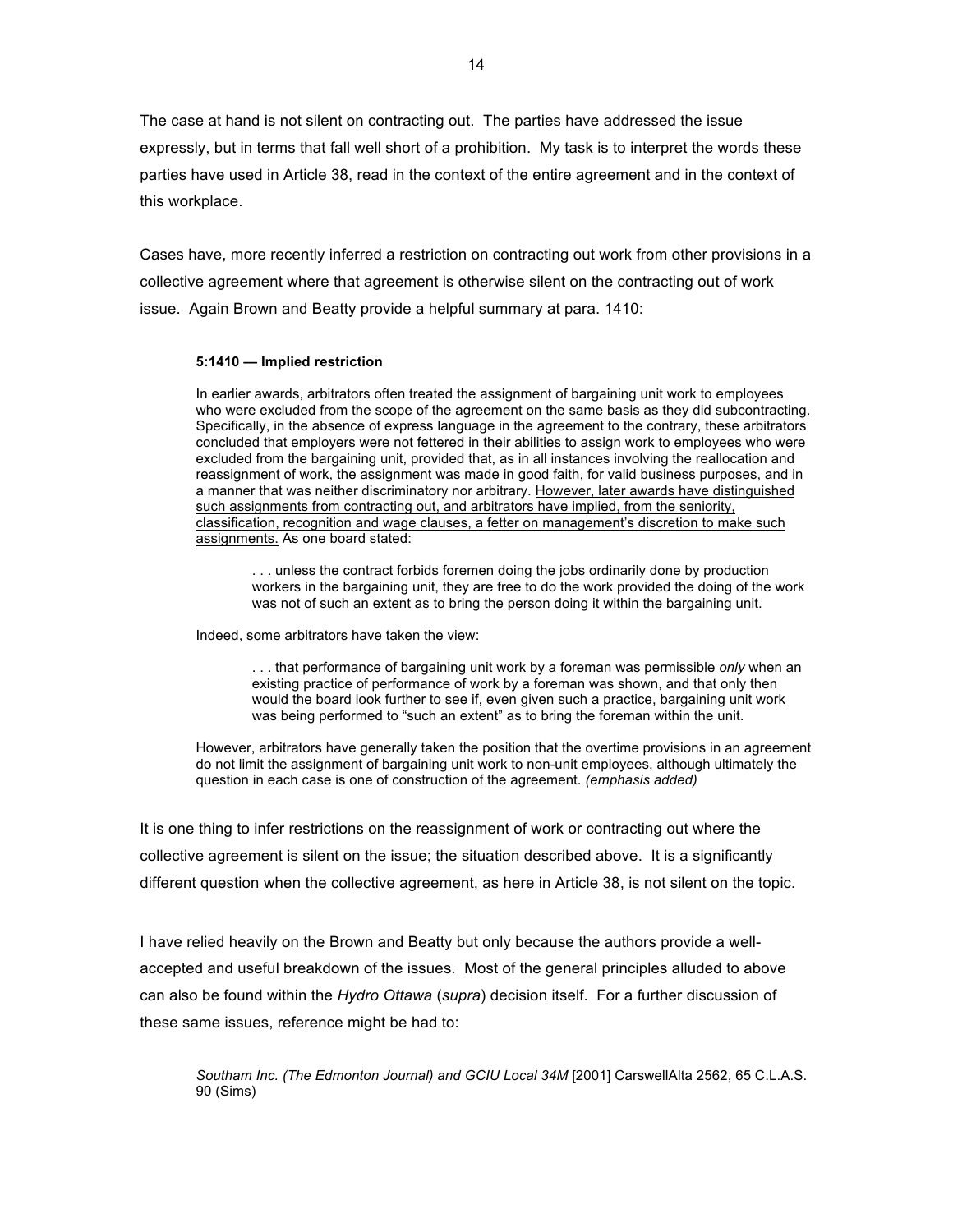With this introductory commentary, I now turn to the two cases relied upon by the Union. *Hydro Ottawa (supra)* is challenging for several reasons. It involved a judicial review of the last of three arbitration decisions against what was then the "patently unreasonable" test. The Court's decision upheld the award in question, but without any ringing endorsement of its underlying rationale. Indeed, some of the Court's discussion, particularly at paragraphs 51 to 59, suggest that it was the breadth of the patently unreasonable test that saved the original award from intervention. The Court reviewed the approach of other arbitrators to similar issues but went on to say, at para. 59:

[59] In any event, even if a different approach were suggested by other arbitration decisions, the failure of a subsequent arbitrator to follow previous decisions does not by itself make the subsequent arbitrator's decision patently unreasonable … Lack of unanimity is the price to be paid for having independent and specialized decision-makers in the labour relations field protected by the standard of review of patent unreasonableness.

The decision is also challenging in that, as the Court noted at paragraphs 4, 6 and 17, the arbitrator dealt with a series of related issues in sequence rather than all at once making the challenged ruling appear inconsistent with some of the rationale in the earlier two. Despite this, the Court's ruling is relatively clear. An arbitrator, in determining whether a collective agreement restricts contracting out or protects bargaining unit work, will not be found patently unreasonable for inferring from less direct clauses that the parties have agreed upon restrictions on the presumptive or even express management right to contract out work. In that case, the arbitrator ruled that such such a restriction was implicit from the fact the parties agreed upon a definition of "temporary employee" reading:

"temporary employee" means a person hired for a specific period of time, without the intent of continuous employment. Temporary employees whose initial term of employment is two weeks or more are members of the bargaining unit...

He found this despite an explicit clause providing:

21. Hydro Ottawa may contract out work; however, the performance of work by outside contractors will not cause the lay-off or demotion of any employee. An employee whose job is eliminated because of contracting out may request to be laid off.

What is particularly significant for this case are the Court's two expressed reasons for upholding the award, set out at paragraph 33-34:

33 First, the Arbitrator found as a fact that Hydro Ottawa's use of non-bargaining unit agency personnel to perform bargaining unit work side by side with bargaining unit employees, under the supervision of its own managers and using the same equipment and materials supplied by it, did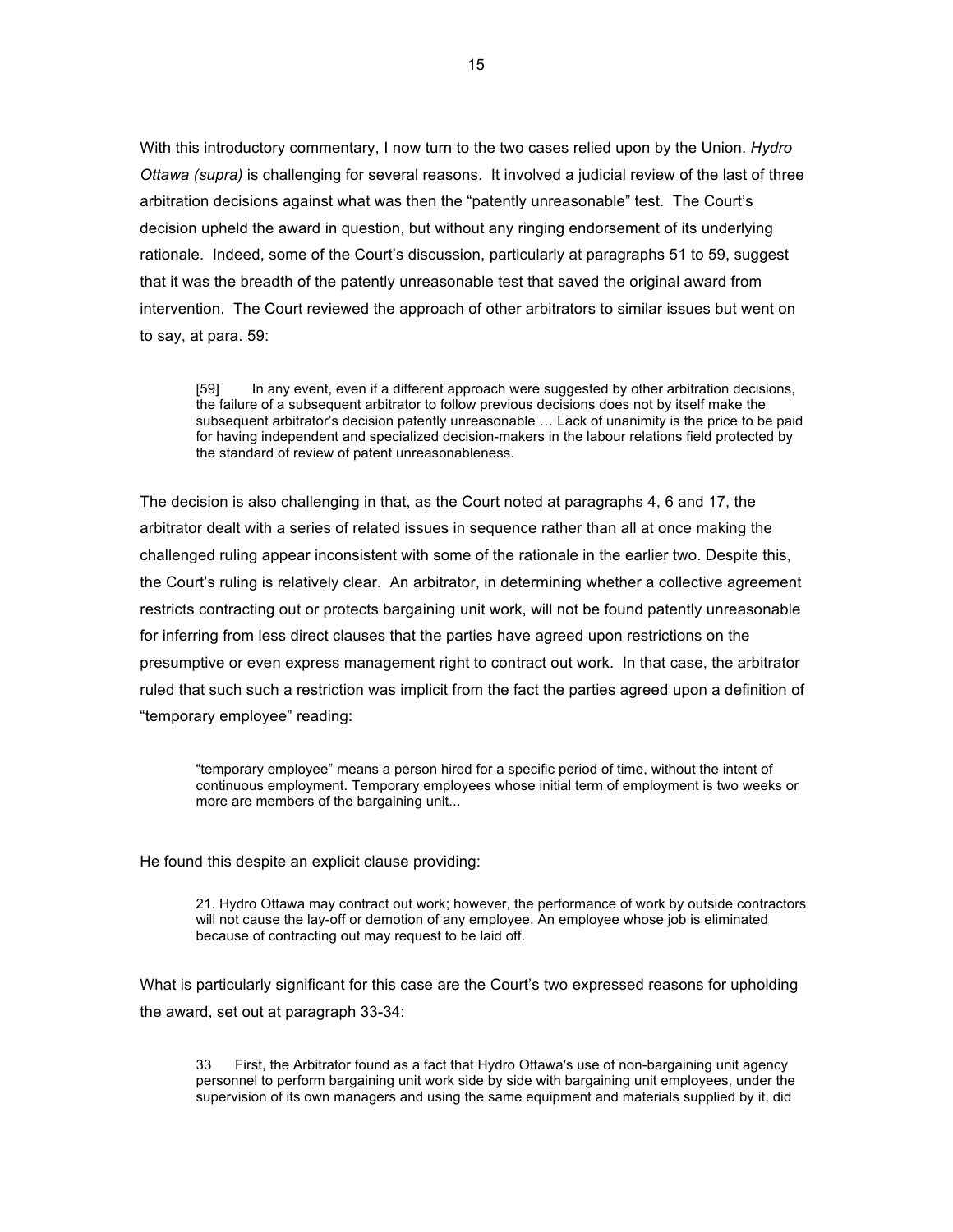not constitute contracting out. That factual finding was open to him on the record and is entitled to considerable deference. I can see no basis for interfering with it and, for that reason alone, Article 21 is of little assistance to Hydro Ottawa in this case.

34 Secondly, the Arbitrator took an interpretive approach to the collective agreement that was consistent with the body of arbitral decision-making dealing with the notions of "contracting out" and "contracting in". In spite of a reference in some texts — picked up by some arbitrators (including this one in an earlier ruling in this grievance proceeding) — to "contracting in" being a subset or subcategory of "contracting out", arbitrators have in fact distinguished between the two forms of working arrangements. The Arbitrator's decision to do so in this case, then, cannot be said to be patently unreasonable.

In the case at hand, it is conceded both that ACE, and not the GNWT, is the true employer and that this is not a case of "contracting in". I make this distinction because of the differing views, noted in paragraphs 41 and 43 of *Hydro Ottawa,* that the two concepts may not be the same, depending on whether one views contracting in as a subset of contracting out, or not. Further, the conclusions of fact referred to in paragraph 33 are not true here since supervision is not direct and several other indicia indicate that ACE is the true employer of the court reporters it supplies. They are supplied only "as and when needed" and are not working side-by-side with GNWT reporters on any long term basis. ACE is relatively free to send in a different court reporter for each assignment. In *Hydro Ottawa,* the Arbitrator found that since the Employer was not truly "contracting out" work, Article 21 did not apply. I make no such finding here.

In my view this is quite clearly a case of contracting out court reporting services and not a disguised way of undermining the unit. I find nothing non-*bona fide* in this arrangement. One might suggest, as the Union does now, that greater efforts could have been made to fill vacancies, but this is only a question of degree. My conclusion is that the inability to fill the positions advertised has more to do with the attractions (including the economics) of being an independent reporter and with location that with any inadequacies in the effort put forward by the GNWT. One might say greater success would result if standards were lowered, but the Employer is entitled to set the standards it feels it needs and nothing in the evidence suggests any ground for questioning its judgment on the point.

This is contracting out and Article 38 does apply here. A finding that other clauses imply something to the contrary of what Article 38 anticipates might occur lawfully is not appropriate. The recognition clause and the wage scale of themselves are insufficient to achieve such a result.

I now turn to the *Brantford Police* case where the arbitrator introduced the matter as follows. The allegations are clearly similar to those at hand.

The Brantford Police Association (the Association) has filed two grievances alleging that the Brantford Police Services Board (the Board) violated the collective agreement by "contracting in" janitorial workers. One of the grievances alleges that the Board failed to post vacancies in the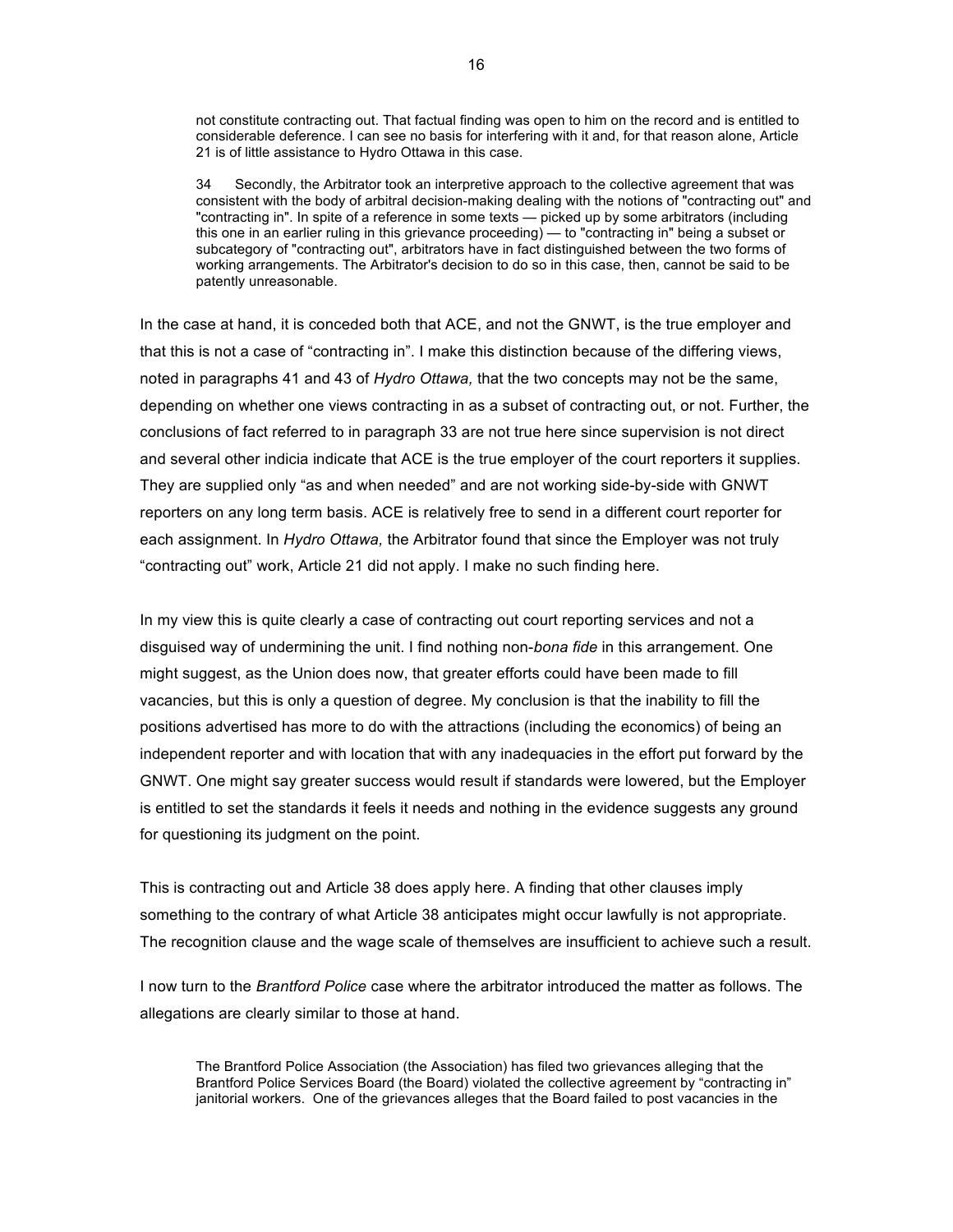maintenance department and the other alleges that the Board filled vacant positions with people contracted outside the bargaining unit.

That employer consciously decided to contract out some of its janitorial work and used an outside agency to provide janitorial employees to come into the workplace on a regular full time basis to do the same work as people within the bargaining unit. At the same time, it ceased posting vacancies for the in-scope jobs. However, like here, no existing employees were laid off.

The Association is recorded as making the following submissions, obviously expressed in the alternative:

The Association submits that the jurisprudence in this area has not always been consistent and that arbitrators often approach the issue of contracting in as a question of whether it is the contractor or bargaining unit employer who is the real employer of the contract staff. The Association says, however, that it should not be a binary question because a person can have two employers. It contends that arbitrators are really using the "who is the employer" question to determine whether it is a real contracting out or an impermissible contracting in that undermines the bargaining unit.

The Association argues that the appropriate analysis for determining whether there has been an impermissible contracting in is to look at the context of the work and the effect that contracting it has on the integrity of the bargaining unit. The Association submits, in the alternative, that the more traditional tests found in the jurisprudence should be applied and that they will lead to the same result.

The arbitrator elaborated on the "traditional" vs. "non-traditional" tests. The first is the usual contracting in, who is the true employer? test.

The Association contends that when the contract staff members are doing their jobs, they look exactly like the Association's members because the work they do is virtually indistinguishable.

and further:

The Association also argues that applying the traditional tests will lead to the conclusion that the Board has engaged in an impermissible contracting in because it exercises fundamental control over the contract staff.

The less traditional approach appears to have been argued in the following way:

It says that the collective agreement is being harmed by the contract because the contract staff and the Board's employees are virtually indistinguishable but get compensated very differently. The Association maintains that is inconsistent with the principle that employees who do the same work should be paid equally.

and further: